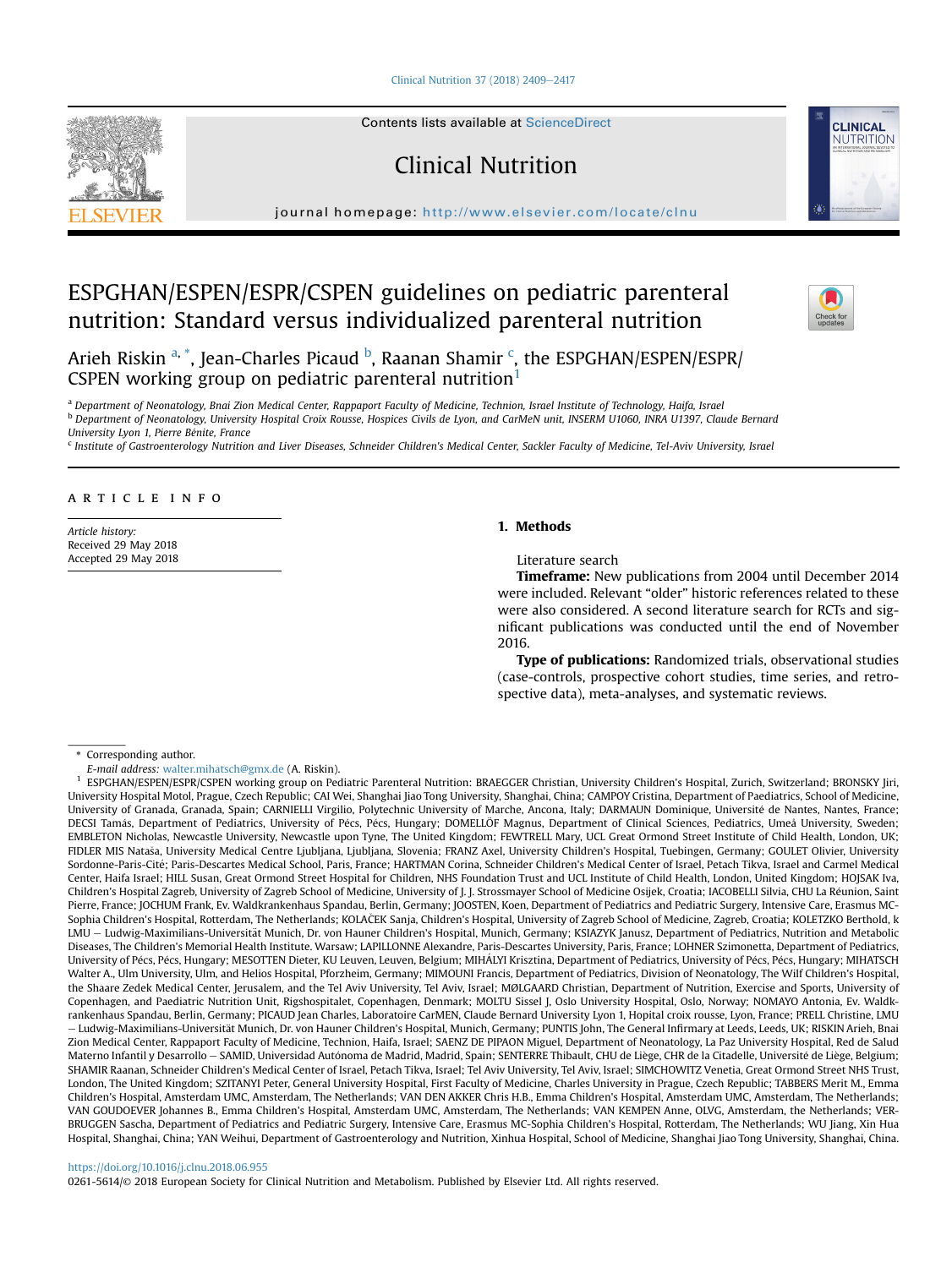Table: Recommendations for standardized versus individualized parenteral nutrition (PN)

| R 13.1 | Standard PN solutions should generally be used over individualized PN solutions in the majority of pediatric and newborn patients, including VLBW         |
|--------|-----------------------------------------------------------------------------------------------------------------------------------------------------------|
|        | premature infants (LOE 2 in premature infants and LOE 3 in children, RG 0, Conditional recommendation for)                                                |
| R 13.2 | Individually tailored PN solution should generally be used when the nutritional requirements cannot be met by the available range of standard PN          |
|        | formulations (i.e. in very sick and metabolically unstable patients such as those with abnormal fluid and electrolyte losses; and in infants and children |
|        | requiring PN for prolonged periods such as those with short bowel syndrome (LoE 2, RG B, Strong recommendation for)                                       |
| R 13.3 | Computerized prescription, whether standardized or individualized, should be used in the ordering process of PN when possible (LoE 2+, RG B, Strong       |
|        | recommendation for)                                                                                                                                       |

Key words: Standard parenteral nutrition, individualized parenteral nutrition, individually-tailored or prescribed parenteral nutrition, computerized prescription, premature or preterm infants, very-low-birthweight infants, pediatric patients, infants, children.

#### Language: English

Search: Searches were performed in three stages. First, all the titles on the relevant key words were retrieved. Members of the Working Group subsequently read all the titles and abstracts, and selected potentially relevant ones. These were retrieved and full articles were assessed.

## 2. Introduction

PN can be provided as a standard, usually commercial, formulation that is designed to meet the nutritional needs of most patients of the same age group with a similar condition. The aim of standardizing parenteral nutrition (PN) is to improve patient safety (minimize procedural incidents) and optimize resource efficiency at the same time as providing clinically appropriate nutrition (meeting individual patient requirements) [\[1\]](#page-7-0).

Alternatively, an individually tailored PN formulation, adapted to the individual patient's nutritional needs, can be prescribed. Both types of PN preparations have advantages and disadvantages. Stability of the final product, time pressures on the pharmacy, quality control and cost benefit considerations make the use of standard solutions an attractive option. These standard formulas do not necessarily meet all the requirements of newborns, infants and children [\[2,3\]](#page-7-0), although even in those units that rely on individualized prescribing, there is some scope for their use in stable patients [\[4\]](#page-7-0).

The following questions were addressed regarding standardized versus individualized PN:

- Can Standard PN cover the needs of all paediatric patients?
- Is it essential to use computerized prescription?
- Should Standard PN be preferred over individualized PN?
- Can Standard PN be ordered for long periods of time?

[Table 1](#page-2-0) summarizes studies comparing standardized vs. individualized PN in neonates, infants and children based on their level of evidence. In general, there are very few randomized controlled studies, and unfortunately these are relatively small or methodologically problematic. Overall the level of evidence is low and this is reflected in the strength of our statements and recommendations.

## 3. Individually prescribed parenteral solutions

The main advantage of individually prescribed PN solutions is that these are tailored to suit a specific patient, and to provide optimal nutrition, assuming that all nutrients are delivered in a safe and bioavailable manner. The prescription can be changed on a daily basis, reflecting the patient's medical condition and most recent laboratory tests [\[4\].](#page-7-0) In contrast to individualized prescriptions, standardization carries the risk of turning into "cookbook medicine" that lacks continuous clinical judgment of the patients' changing nutritional requirements. This risk may be increased when the patient is a tiny fragile very-low-birth-weight (VLBW) premature infant with very high nutritional requirements and at risk of developing significant nutrient deficits and sometimes life-threatening, metabolic disturbances (e.g. hypo- or hyperglycemia, hypo- or hypernatremia, hypo- or hyperkalemia). Studies in VLBW infants as well as in pediatric patients suggest that compared to infants on standard PN, infants given individually tailored PN received more optimal nutrition, achieved better growth without clinical or laboratory complications, had a shorter period of exclusive PN and required fewer electrolyte corrections  $[5-7]$  $[5-7]$  $[5-7]$ . A randomized controlled study comparing individualized versus standard PN formulation in premature infants demonstrated higher intakes of amino acids, lipids and energy, with greater weight gain in the group receiving individualized PN [\[6\]](#page-7-0). However, the difference in caloric intake and weight gain may not have been attributable to the administration of standard solutions per se, but to the more intensive monitoring assisted by pharmacists in the group receiving individualized PN. Some authors have suggested that individualized PN preparations are more optimal for the current more aggressive nutritional approach to PN in VLBW infants [\[7\]](#page-7-0). Yet, these authors admit that the currently available standardized PN admixtures with adequate nutritional composition should be considered as appropriate alternatives. This is in contrast to "historical" standardized PN solutions that did not meet all the nutritional requirements of neonates, and could have resulted in inadequate nutrition and poor growth if used for longer periods [\[2\].](#page-7-0)

## 4. Standard parenteral solutions

| R 13.1 | Standard PN solutions should generally be used over<br>individualized PN solutions in the majority of pediatric<br>and newborn patients, including VLBW premature infants<br>(LOE 2 in premature infants and LOE 3 in children, RG 0,<br>conditional recommendation for, strong consensus)                                                                                                                                                                            |
|--------|-----------------------------------------------------------------------------------------------------------------------------------------------------------------------------------------------------------------------------------------------------------------------------------------------------------------------------------------------------------------------------------------------------------------------------------------------------------------------|
| R 13.2 | Individually tailored PN solution should generally be used<br>when the nutritional requirements cannot be met by the<br>available range of standard PN formulations (i.e. in very<br>sick and metabolically unstable patients such as those with<br>abnormal fluid and electrolyte losses; and in infants and<br>children requiring PN for prolonged periods such as those<br>with short bowel syndrome (LoE 2, RG B, strong<br>recommendation for, strong consensus) |

A study comparing short term standard solution (fixed amino acid/glucose ratio) with a computer generated individualized prescription, taking enteral intake and additional fluids into account, did not find any differences in the weight gain of premature infants  $[8]$ . Furthermore, in a study that evaluated the use of standard PN solutions in a pediatric intensive care unit, it was found that standard PN orders could be used in the majority of the patients. These solutions were usually nutritionally adequate and the intake of most macronutrients and electrolytes was similar to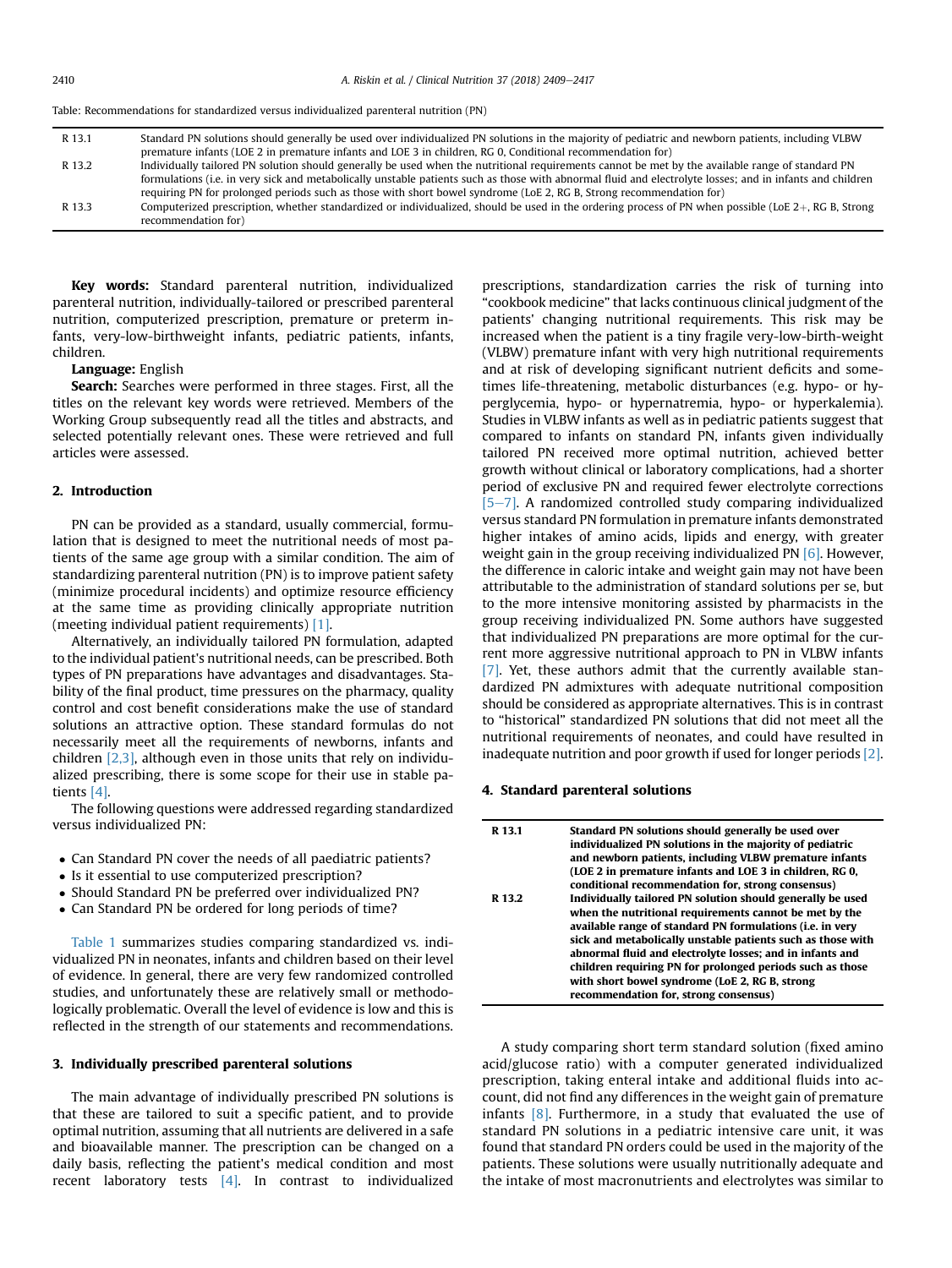#### <span id="page-2-0"></span>Table 1

Summary of studies on standardized and individualized PN in neonates, infants and children. Following the methodology of previous reviews [\[1,18,38\]](#page-7-0). Adapted for the pediatric population and updated – December 2014.

| Author (year)                                                   | Patients                                                                                                   | Intervention                                                                                                                                                                                                                      | Design                                                                                                       | Results                                                                                                                                                                                                                                                                                                                                                                                                               | Comments                                                                                                                                                                                                                                    |
|-----------------------------------------------------------------|------------------------------------------------------------------------------------------------------------|-----------------------------------------------------------------------------------------------------------------------------------------------------------------------------------------------------------------------------------|--------------------------------------------------------------------------------------------------------------|-----------------------------------------------------------------------------------------------------------------------------------------------------------------------------------------------------------------------------------------------------------------------------------------------------------------------------------------------------------------------------------------------------------------------|---------------------------------------------------------------------------------------------------------------------------------------------------------------------------------------------------------------------------------------------|
| None                                                            | LOE $1 +$ or $1++$ : Large randomized trials or systematic reviews with clear-cut results                  |                                                                                                                                                                                                                                   |                                                                                                              |                                                                                                                                                                                                                                                                                                                                                                                                                       |                                                                                                                                                                                                                                             |
|                                                                 |                                                                                                            | LOE 1 -: Small or large randomized trials or systematic reviews with uncertain results or flaws in study design                                                                                                                   |                                                                                                              |                                                                                                                                                                                                                                                                                                                                                                                                                       |                                                                                                                                                                                                                                             |
| Cade (1997) [8]                                                 | Premature infants - median GA<br>29 wks                                                                    | STD $(n = 25)$ vs. IND $(n = 27)$ .<br>IND was computer-assisted<br>regime                                                                                                                                                        | Prospective RCT                                                                                              | There were no differences in daily weight<br>gain; biochemical stability (as indicated by<br>plasma Na and P); or PN solution wastage                                                                                                                                                                                                                                                                                 | Both regimes prescribed<br>electrolytes as per kg/day                                                                                                                                                                                       |
|                                                                 | Level 2+: Nonrandomized, contemporaneous controls                                                          |                                                                                                                                                                                                                                   |                                                                                                              |                                                                                                                                                                                                                                                                                                                                                                                                                       |                                                                                                                                                                                                                                             |
| Mutchie (1979) [5]                                              | Pediatric hospital patients                                                                                | STD solutions ( $n = 26$ ) vs. IND<br>$(n = 26)$ . IND was<br>individualized by use of<br>minicomputer and monitored<br>by a pharmacist. Six patients in<br>each group were neonates $\leq$ 35<br>days on PN only for $8-20$ days | Nonrandomized<br>contemporaneous controls                                                                    | IND longer PN duration and rate of use<br>$(+31%)$ , but lower costs $(-44.10\$ per TPN<br>course). IND better weight gain (17 g/day<br>vs. 4 $g$ /day in STD) ( $p < 0.05$ ) for the 6<br>neonates                                                                                                                                                                                                                   | Pharmacist monitoring of TPN<br>only in IND group                                                                                                                                                                                           |
| Dice (1981) [6]                                                 | Premature infants - mean GA<br>31 wks                                                                      | STD (1 formula) ( $n = 14$ ) vs. IND<br>$(n = 14)$                                                                                                                                                                                | Nonrandomized<br>contemporaneous controls<br>(patients assigned alternatively<br>to groups)                  | IND better weight gain $(11.8 \text{ vs. } 4.9 \text{ g/day})$<br>(p < 0.02)<br>IND better intake of: (1) protein (2.2 vs.<br>1.9 $g/kg/day$ ) ( $p < 0.01$ ); (2) Calories (62 vs.<br>52 kcal/kg/day) ( $p < 0.001$ ); (3) Lipids (2.0<br>vs. 1.5 $g/kg/day$ ( $p < 0.001$ )<br>But, in IND also greater costs                                                                                                       | STD PN facility developed. IND<br>both individualized and<br>pharmacist-monitored                                                                                                                                                           |
| Krohn (2005) [9]                                                | Pediatric ICU $-$ ages 3 months<br>to 18 years ( $n = 46$ ). (Lack of<br>demographic data)                 | STD (8 formulas) (226<br>prescriptions) (68%) vs. IND<br>(111 prescriptions) (32%)                                                                                                                                                | Observational study (8 months)<br>based on record review.<br>Descriptive results. No<br>statistical analysis | 54% of patients receiving STD PN required<br>nutrient modifications<br>Na, Ca and P lower but AA higher in IND vs.<br>STD in patients $<$ 10 kg<br>P not given in 20 of 57 IND PN<br>More electrolytes imbalances in IND vs. STD<br>$(34\% \text{ vs. } 26\%)$                                                                                                                                                        | STD PN originally prepared in<br>the hospital pharmacy, but<br>modifications were performed<br>by nurses under laminar flow<br>hood on the ward. IND<br>formulations were prepared by<br>nurses under laminar flow hood<br>on the ward area |
| Skouroliakou (2009) [13]                                        | Preterm neonates (28-36<br>weeks) – mean $GA - 33.9$ ,<br>mean $BW - 2100 g - with$<br>respiratory failure | STD (computer-based) $(n = 30)$<br>vs. IND (manually calculated by<br>neonatologists) protocols                                                                                                                                   | Nonrandomized<br>contemporaneous controls<br>(patients were pair-matched by<br>GA and clinical condition)    | STD protocols provided more: energy (111<br>vs. 89 kcal/kg/day) ( $p = 0.05$ ); protein (AA<br>1.70 vs. 1.33 g/kg/day) ( $p = 0.023$ ); and<br>calcium $(2.02 \text{ vs. } 1.01 \text{ mEq/kg/day})$<br>(p < 0.001)<br>Infants in STD group gained weight better<br>during PN $(+44 \text{ g})$ vs. IND $(-53 \text{ g})$<br>$(p = 0.002)$<br>At the end of PN, STD infants had some<br>better CBC values (MCV & MPV) | Four STD protocols based on<br>ASPEN guidelines (1993-7)<br>prepared by automatic<br>compounder supervised by<br>pharmacist. IND manually<br>calculated and prepared under<br>pharmacist supervision                                        |
| LOE 2-: Nonrandomized, historical controls<br>Yeung (2003) [10] | Premature neonates<br>$GA < 33$ wks                                                                        | STD (2 formulas) ( $n = 27$ ) (2000<br>$-1$ ) vs. IND (n = 31) (1999<br>$-2000$                                                                                                                                                   | Retrospective observational<br>study (nonrandomized<br>historical controls)                                  | Intake of protein better in STD in each of the<br>days $(2-7)$ and cumulative for the first<br>week (13.6 vs. 9.6 g/kg/wk) ( $p < 0.05$ )<br>STD received more Ca (1.25 vs. 0.95 mmol/<br>$kg$ ) and P (1.25 vs. 0.95 mmol/kg) on days 4<br>$-7$ (p < 0.02), but less Mg<br>Significant cost reduction STD 88 vs. IND<br>130 AUD per bag                                                                              | STD PN commercially batched<br>produced. IND prepared in the<br>pharmacy                                                                                                                                                                    |
| Lenclen (2006) [11]                                             | Premature neonates<br>$GA < 32$ wks                                                                        | STD (3 formulas) $(n = 20)$<br>$(2003)$ vs. IND $(n = 20)$ $(2001)$                                                                                                                                                               | Retrospective observational<br>study (nonrandomized<br>historical controls)                                  | Intakes better in STD on Day 3: (1) AA (1.5<br>vs. 0.9 g/kg/day) ( $p = 0.0001$ ); (2) CHO (10.7<br>vs. 9.6 $g/kg/day$ (p = 0.002); (3) Ca:P ratios<br>better balanced ( $p = 0.0001$ )                                                                                                                                                                                                                               | STD PN prepared in sterile<br>isolator in pharmacy. IND<br>prepared by nursing staff under<br>laminar airflow hood                                                                                                                          |

(continued on next page)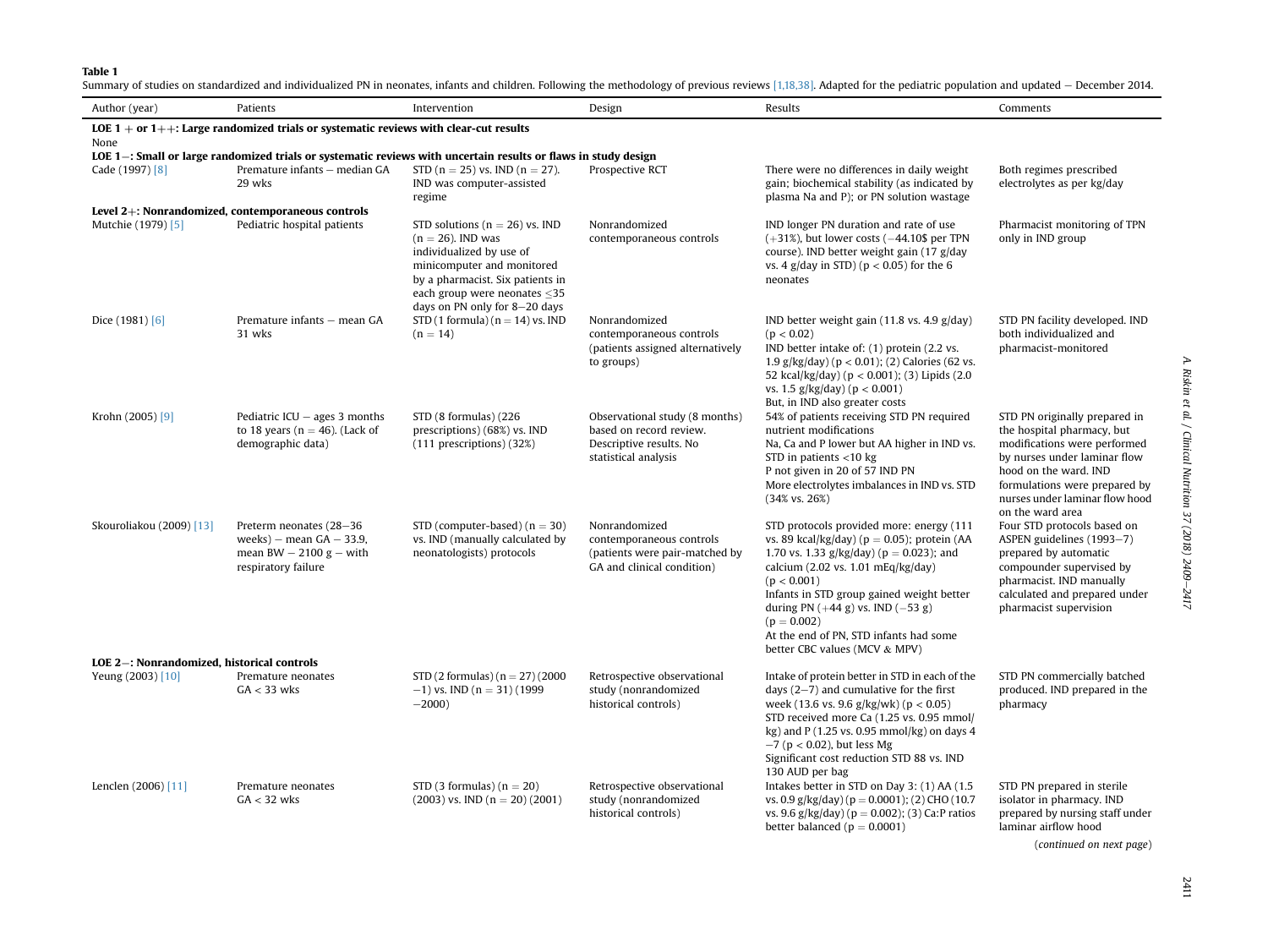**Table 1** (continued)

| Author (year)           | Patients                                                                                                            | Intervention                                                                                                       | Design                                                                                                                                              | Results                                                                                                                                                                                                                                                                                                                                                                                                                                                                                                                                                                                                                                                                                                                                                                                                                                                                                                                                                                               | Comments                                                                                                                                                                                                                                                                                                                                                                                                                                                                                         |
|-------------------------|---------------------------------------------------------------------------------------------------------------------|--------------------------------------------------------------------------------------------------------------------|-----------------------------------------------------------------------------------------------------------------------------------------------------|---------------------------------------------------------------------------------------------------------------------------------------------------------------------------------------------------------------------------------------------------------------------------------------------------------------------------------------------------------------------------------------------------------------------------------------------------------------------------------------------------------------------------------------------------------------------------------------------------------------------------------------------------------------------------------------------------------------------------------------------------------------------------------------------------------------------------------------------------------------------------------------------------------------------------------------------------------------------------------------|--------------------------------------------------------------------------------------------------------------------------------------------------------------------------------------------------------------------------------------------------------------------------------------------------------------------------------------------------------------------------------------------------------------------------------------------------------------------------------------------------|
| Smolkin (2010) [7]      | Premature VLBW (BW $\leq 1500$<br>g) neonates                                                                       | STD ( $n = 70$ cohort in 2000-1)<br>vs. INS ( $n = 70$ cohort in 2006)<br>$-7$ ). (5 STD formulations)             | Retrospective observational<br>study (GA-matched historic<br>controls)                                                                              | Cumulative intake of AA at first week better<br>in STD (13.6 vs. 11.1 g/kg/wk ( $p = 0.0003$ )<br>IND group showed significantly greater<br>daily weight gain during NICU stay (23.76<br>vs. 20.27 $g/day$ ) ( $p < 0.0001$ ). IND group<br>showed significantly greater weight gain<br>SDS (standard deviation scores) at 1st week<br>$(p = 0.036)$ and over the 1st month of life<br>$(p = 0.0004)$ ; and had higher discharge<br>weights (2627 vs. 2434 g) ( $p = 0.001$ ) and<br>discharge weight SDS ( $p = 0.012$ ). IND had<br>also better FOC SDS at discharge ( $p = 0.006$ )<br>IND infants received higher mean daily<br>caloric intakes (75 vs. 53 kcal/kg/day)<br>$(p < 0.0001)$ , as well as higher mean daily<br>protein, glucose and fat intakes ( $p < 0.0001$ )<br>for all intakes) compared to STD PN<br>IND had significantly shorter durations of<br>exclusive PN (5.6 vs. 7.9 days) ( $p = 0.007$ )<br>and needed less electrolyte corrections<br>$(p = 0.003)$ | IND infants had significantly<br>lower mean BW<br>All intakes (energy, AA, CHO<br>and fat) were significantly<br>lower with STD formulations.<br>STD data reflects nutritional<br>practices 6 years earlier.<br>Authors admit that IND PN was<br>in accordance with the current<br>more aggressive nutritional<br>approach to VLBW infants, and<br>that STD PN with adequate<br>compositions (as opposed to<br>their STD formulations) may<br>offer appropriate alternative to<br>IND PN in VLBW |
| Iacobelli (2010) [12]   | Premature neonates<br>$GA < 33$ wks                                                                                 | STD ( $n = 67$ cohort in 2006–7)<br>vs. IND ( $n = 40$ cohort in 2006).<br>(8 STD formulations for days 1<br>$-7)$ | Prospective observational study<br>(non-randomized historic<br>controls)                                                                            | STD group received during the 1st wk of life<br>significantly more: energy (64 vs. 56 kcal/<br>$\text{kg/day}$ ) (p < 0.001); AA (2.2 vs. 1.8 g/kg/<br>day) ( $p < 0.001$ ); glucose (10.4 vs. 9.8 g/kg/<br>day) ( $p < 0.01$ ); lipids (1.7 vs. 1.3 g/kg/day)<br>$(p < 0.001)$ ; Na (1.48 vs. 0.93 mmol/kg/day);<br>and less volume/water (125 vs. 131 ml/kg/<br>day) ( $p < 0.05$ ) compared to IND.<br>Nonoliguric hyperkalemia was significantly<br>less frequent in STD compared to IND (2.9%<br>vs. 20.0%)<br>Weight loss (% of BW) at DOL # 7 was<br>significantly reduced in STD (4.2%) vs. IND<br>(7.7%)                                                                                                                                                                                                                                                                                                                                                                     | IND prescriptions prepared<br>with the help of computer<br>system. STD orders based on<br>ESPEN/ESPGHAN guidelines<br>2005. STD bags prepared by a<br>commercial manufacturer                                                                                                                                                                                                                                                                                                                    |
| Caba Porras (2010) [14] | Children $> 1$ yr, or $> 10$ kg;<br>Mean age 6.8 yrs $(1-14)$ ,<br>weight $26.6$ kg $(9-50)$ (From<br>2006 to 2008) | $N = 47$ children, 539 units of PN<br>STD $(83\%)$ : n = 39, 437 units<br>IND: $n = 8$ , 102 units                 | Retrospective observational                                                                                                                         | STD: Total energy requirements reached<br>within $1-3$ days using $1-3$ types of<br>formulas. Only 4% (22) modified with easily<br>feasible changes: volume increase (16),<br>glucose lowering (3), K increase (3)<br>IND: The same trends, but caloric intake<br>lower than 33% of recommended                                                                                                                                                                                                                                                                                                                                                                                                                                                                                                                                                                                                                                                                                       | STD PN meet nutritional<br>requirements in most patients<br>with adaptability and versatility<br>to morbidity. STD eased<br>prescription-validation and<br>preparation and improved<br>efficiency                                                                                                                                                                                                                                                                                                |
| Doublet (2013) [15]     | Newborns admitted to NICU on<br>DOL#1 and required TPN                                                              | 3500 PN prescriptions<br>evaluated                                                                                 | Retrospective observational<br>study comparing two one-year<br>periods before and after move<br>from individualized to<br>standardized formulations | The TPN goals for newborns in the first<br>2 wks of life (as defined and written in the<br>NICU policy) were better full filled with STD<br>PN compared to IND (44.0% vs. 9.4% of the<br>prescriptions). Differences appeared as<br>early as DOL#3 and remained during the<br>first 15 days on PN                                                                                                                                                                                                                                                                                                                                                                                                                                                                                                                                                                                                                                                                                     | Goals defined by TPN goals for<br>newborn of this university<br>hospital unit                                                                                                                                                                                                                                                                                                                                                                                                                    |
| Bolisetty (2014) [39]   | Preterm neonates $GA < 32$ wks<br>$N = 153$ divided into pre<br>$(N = 68)$ & post-consensus<br>$(N = 85)$ groups    | New STD PN formulations<br>implemented in July 2011 [17]                                                           | Before-after intervention study                                                                                                                     | New consensus STD PN solutions provided<br>better protein intake in the first 7 days and<br>were associated with greater weight gain in<br>the first 4 weeks<br>Post-consensus group in comparison to pre-<br>consensus cohort:<br>· Commenced PN earlier (6 vs. 11 h,<br>$p = 0.005$ ;                                                                                                                                                                                                                                                                                                                                                                                                                                                                                                                                                                                                                                                                                               | Before and after study, old vs.<br>new STD solutions, in a small<br>population ( $n = 153$ )<br>Comparison to either IND PN<br>solutions and/or each NICU's<br>own STD PN solutions<br>Some of the results might have<br>been attributed to the change in                                                                                                                                                                                                                                        |

2412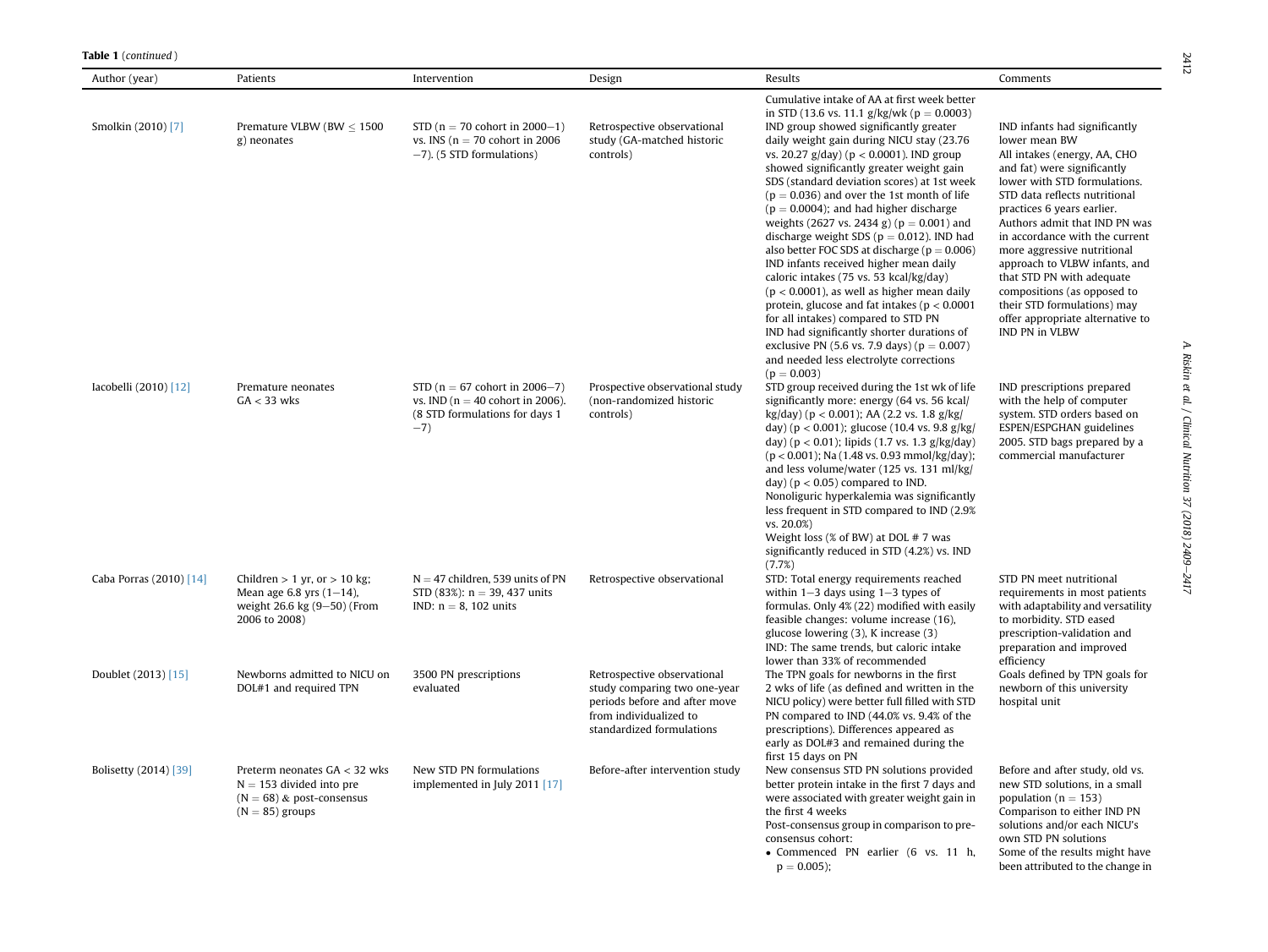|                                                                            |                                                                                                                                                                                                                          |                                                                                                                                                                                                                |                                         | (up to 3.55 vs. 2.35 g/kg/day, $p < 0.001$ );<br>• Had higher caloric intake on days $1-3$<br>$(p = 0.03);$<br>$\bullet$ Had less daily fluid intake on days 3-7<br>$(p = 0.02);$<br>• Had reduced duration of lipid therapy<br>$(p = 0.01);$<br>• Had a significantly greater weight gain in<br>the first 4 weeks ( $p = 0.003$ ).<br>Protein intake on DOL#1 was below the<br>consensus goal of 2 g/kg/day<br>$Safety - OK$ | new consensus guidelines<br>More SGA infants in post-<br>consensus group (with twice<br>more SGA infants in the<br>"Before" group)<br>Effect of enteral and PN<br>nutrition pooled together,<br>along with limitations related<br>to the lack of complete enteral<br>and PN intake data from birth to<br>discharge to determine any<br>improvements or variation<br>between the cohorts<br>Significant increase of protein<br>and energy intake without real<br>clinical benefit |
|----------------------------------------------------------------------------|--------------------------------------------------------------------------------------------------------------------------------------------------------------------------------------------------------------------------|----------------------------------------------------------------------------------------------------------------------------------------------------------------------------------------------------------------|-----------------------------------------|-------------------------------------------------------------------------------------------------------------------------------------------------------------------------------------------------------------------------------------------------------------------------------------------------------------------------------------------------------------------------------------------------------------------------------|----------------------------------------------------------------------------------------------------------------------------------------------------------------------------------------------------------------------------------------------------------------------------------------------------------------------------------------------------------------------------------------------------------------------------------------------------------------------------------|
| LoE 3: Case series, uncontrolled studies, surveys<br>Devlieger (1993) [40] | VLBW Neonates $(<1500 g)$                                                                                                                                                                                                | STD (a single PN formulation<br>with fixed amount of nutrients<br>in four dilutions with water to a<br>fluid load of 90, 110, 130 or<br>170 ml/kg/day). Multivitamins<br>and fat emulsions given<br>separately | Observational                           | Weight gain similar to the normal fetal<br>weight gain in utero. STD presents<br>advantages in terms of safety, availability,<br>ease of application, and lower production<br>costs. No significant complications recorded                                                                                                                                                                                                    | No comparison to control<br>patients on IND PN                                                                                                                                                                                                                                                                                                                                                                                                                                   |
| Beercroft (1999) [4]                                                       | Neonates – Median GA 29 wks,<br>median BW 1080 g                                                                                                                                                                         | 148 IND PN prescriptions over<br>4-wks period were compared to<br>computer-recommended STD<br>protocols                                                                                                        | Observational                           | 82% of PN prescriptions deviated from<br>protocol (in relation to nutrients: CHO 61%,<br>AA 7%, fat 0, Na 52%, K 9%, P 53% and Ca<br>24%); But only 44% of these changes were<br>prompted by abnormal lab results (Na13%,<br>K 53%, Ca 4%, P 69%)<br>Authors estimated that up to 2/3 of PN<br>orders could be given as a range of STD PN<br>solutions                                                                        | Only comparison of IND vs. STD<br>PN formulations recommended<br>via a single specific computer<br>program. Authors conclude that<br>a higher proportion of PN<br>solutions could be standardized<br>if the computer regimes were<br>modified to reflect current<br>practices in the NICU                                                                                                                                                                                        |
| Bethune (2001) [2]                                                         | Neonates, infants and children                                                                                                                                                                                           | Comparison of STD PN<br>formulations to recommended<br>intakes (in neonates and infants<br>2 leading university hospitals'<br>standards; and in children 2<br>commercially available<br>standards)             | Survey of STD PN solutions in<br>the UK | With adequate nutritional monitoring<br>commercially available STD can be used<br>safely for children $> 1$ yr for short periods if<br>biochemical deficiencies corrected by<br>addition of electrolytes<br>No commercially available STD for PN in<br>neonates and infants, commonly resulting<br>in inadequate provision of nutrition to these<br>patients with potentially serious<br>consequences                         | Recommendations:<br>Increase training in PN<br>compounding and clinical<br>nutrition<br>Preparation of commercially<br>available, licensed STD bags<br>suitable for neonates and<br>infants, as well as next-day<br>service for IND formulations<br>from a small number of<br>specialist centers for those in<br>need                                                                                                                                                            |
| Lapillonne (2009) [41]                                                     | National survey in France in 296<br>neonatal departments                                                                                                                                                                 | STD PN were used in 66% of<br>units and accounted for 45% of<br>PN prescriptions. Significantly<br>more in Level II than Level III<br>$(68\% \text{ vs. } 24\%) (p < 0.0001)$                                  | Survey                                  | 13 of the 40 STD PN solutions for neonates<br>did not contain AA<br>The addition of macro- and/or<br>micronutrients was very frequent                                                                                                                                                                                                                                                                                         | Great heterogeneity in PN<br>practices<br>Large number of STD PN<br>solutions were not appropriate<br>for the nutrition of full-term<br>and/or preterm infants                                                                                                                                                                                                                                                                                                                   |
| Rigo (2013) [16]                                                           | 1. Single center $-$ cohort of<br>VLBW neonates - Mean GA<br>28.5 wks, mean BW 1005 g<br>2. Multi-center (phase III) non-<br>comparative study of preterm<br>$(<$ 37 wks) neonates – Mean GA<br>31.2 wks, mean BW 1382 g | Binary premixed RTU STD PN<br>solution from pharmacy<br>hospital ( $n = 102$ )<br>Commercially premixed 3-<br>chamber STD PN bag $(n = 97)$                                                                    | Observational                           | 1. Nutritional intake was in line with the<br>most recent updated recommendations for<br>AA and energy intakes (2.5 and 45 on Day 1<br>increasing to $>$ 3.5 g/kg/day and $>$ 100 kcal/<br>kg/day at the end of the 1st week). Postnatal<br>weight loss $\leq$ 6% limited to 1st 3 days with<br>mean return to BW by 7 days                                                                                                   | Cumulative nutritional deficit<br>and postnatal growth<br>restriction can be abolished,<br>even in ELBW infants, by using<br>STD premixed RTU PN solutions<br>STD PN formulations give<br>answer to the need for well-<br>(continued on next page)                                                                                                                                                                                                                               |

• Had higher protein intake on days  $1-7$ 

PN practices dictated by the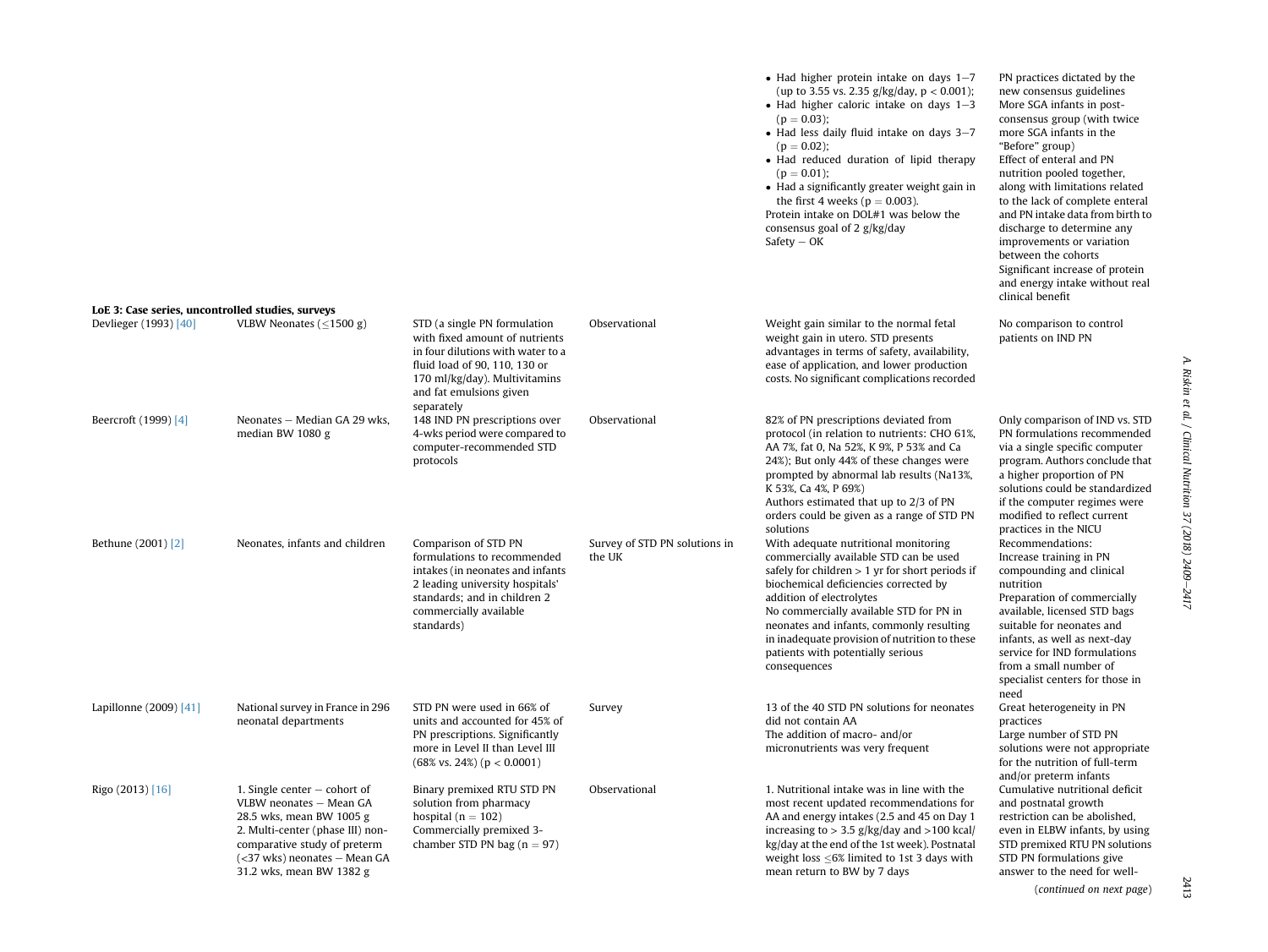|  | <b>Table 1</b> (continued) |
|--|----------------------------|
|--|----------------------------|

| Author (year)        | Patients                                              | Intervention                                                                                                                                                          | Design                                                                                                                                                                                        | Results                                                                                                                                                                                                                                                                                                                                                                                                                                                                                                                                                                                                                                    | Comments                                                                                                                                                                                                                                                                                                                                                                                                                           |
|----------------------|-------------------------------------------------------|-----------------------------------------------------------------------------------------------------------------------------------------------------------------------|-----------------------------------------------------------------------------------------------------------------------------------------------------------------------------------------------|--------------------------------------------------------------------------------------------------------------------------------------------------------------------------------------------------------------------------------------------------------------------------------------------------------------------------------------------------------------------------------------------------------------------------------------------------------------------------------------------------------------------------------------------------------------------------------------------------------------------------------------------|------------------------------------------------------------------------------------------------------------------------------------------------------------------------------------------------------------------------------------------------------------------------------------------------------------------------------------------------------------------------------------------------------------------------------------|
|                      |                                                       |                                                                                                                                                                       |                                                                                                                                                                                               | 2.10 infants required additional AA in the<br>1st 2 days, & infants received additional<br>glucose, 65 required additional electrolytes<br>(Mainly Na) and minerals. Mean protein $\&$<br>energy were in the range of<br>recommendations. Weight gain during PN<br>was positive especially in those included<br>early, close to birth                                                                                                                                                                                                                                                                                                      | balanced PN with high AA from<br>the 1st day of life in VLBW<br>infants<br>Commercial premixed 3-<br>chamber STD PN bags (with<br>possibility to activate also the<br>lipid component in the same<br>bag) are easy to use, practical<br>for handling and well-accepted<br>by nurses, pharmacists and<br>neonatologists, compared to<br>RTU compounded bags and<br>tailored premixes without any<br>serious adverse events          |
| McCarthy (2016) [42] | <b>VLBW</b> infants                                   | Over 5 months all IND PN<br>prescriptions for VLBW<br>infants $<$ 31 weeks from DOL#2<br>on were compared to the STD<br>appropriate for use on the day<br>in question | Observational                                                                                                                                                                                 | VLBW infants prescribed IND PN received<br>significantly more AA (28%), glucose (6%),<br>energy $(11\%)$ and calcium $(8\%)$ from the<br>aqueous phase of PN than they would have<br>received if given a similar volume of STD<br>PN. These benefits were seen over all the<br>days for which PN was administered                                                                                                                                                                                                                                                                                                                          | Modifications of the STD PN<br>formulations that have been<br>used for comparison to IND PN<br>in this study would probably<br>result in better STD PN<br>formulations that could change<br>the conclusions of this study                                                                                                                                                                                                          |
| Kriessl (2016) [43]  | VLBW ( $\leq$ 1500 g) preterm<br>infants ( $N = 71$ ) | Observational study                                                                                                                                                   | Comparison of IND (using the<br>new prescription software<br>catoPAN, Cato Software<br>Solutions) vs. STD (Numeta,<br>"ready-to-use" triple-chamber<br>container, Baxter) PN<br>prescriptions | Protein intake in STD PN was significantly<br>lower than in IND prescribed PN solutions,<br>and below the recommendations for daily<br>supply during the first days of life<br>Energy intake was significantly higher with<br>Numeta, but energy, carbohydrate, and fat<br>intakes were satisfying<br>The protein-energy relation in Numeta is<br>not well balanced<br>Numeta provided inadequate high intake of<br>electrolytes for the first day of life and also<br>during the transition phase<br>Numeta as a STD commercial PN save<br>human resources (shorter preparation<br>time), but bags of this STD PN cost higher<br>than STD | Single center<br>Small sample: 374<br>prescriptions in a small<br>population ( $n = 71$ )<br>Most prescriptions studied<br>were for preterm infants with<br>$BW > 1000 g (n = 333)$<br>$(BW < 1000 g[n = 41])$<br>The conclusion of the authors<br>was that Numeta is an<br>alternative to IND PN in infants<br>with $BW > 1000$ g and an<br>enteral feeding volume of<br>approximately $\frac{1}{3}$ of the total<br>daily intake |

AA = amino acids; BW = birth-weight; CHO = carbohydrates; DOL = day of life; ELBW = extremely-low-birth-weight (BW ≤ 1000 g); FOC = fronto-occipital circumference (head circumference); GA = gestational age;<br>ICU = intensiv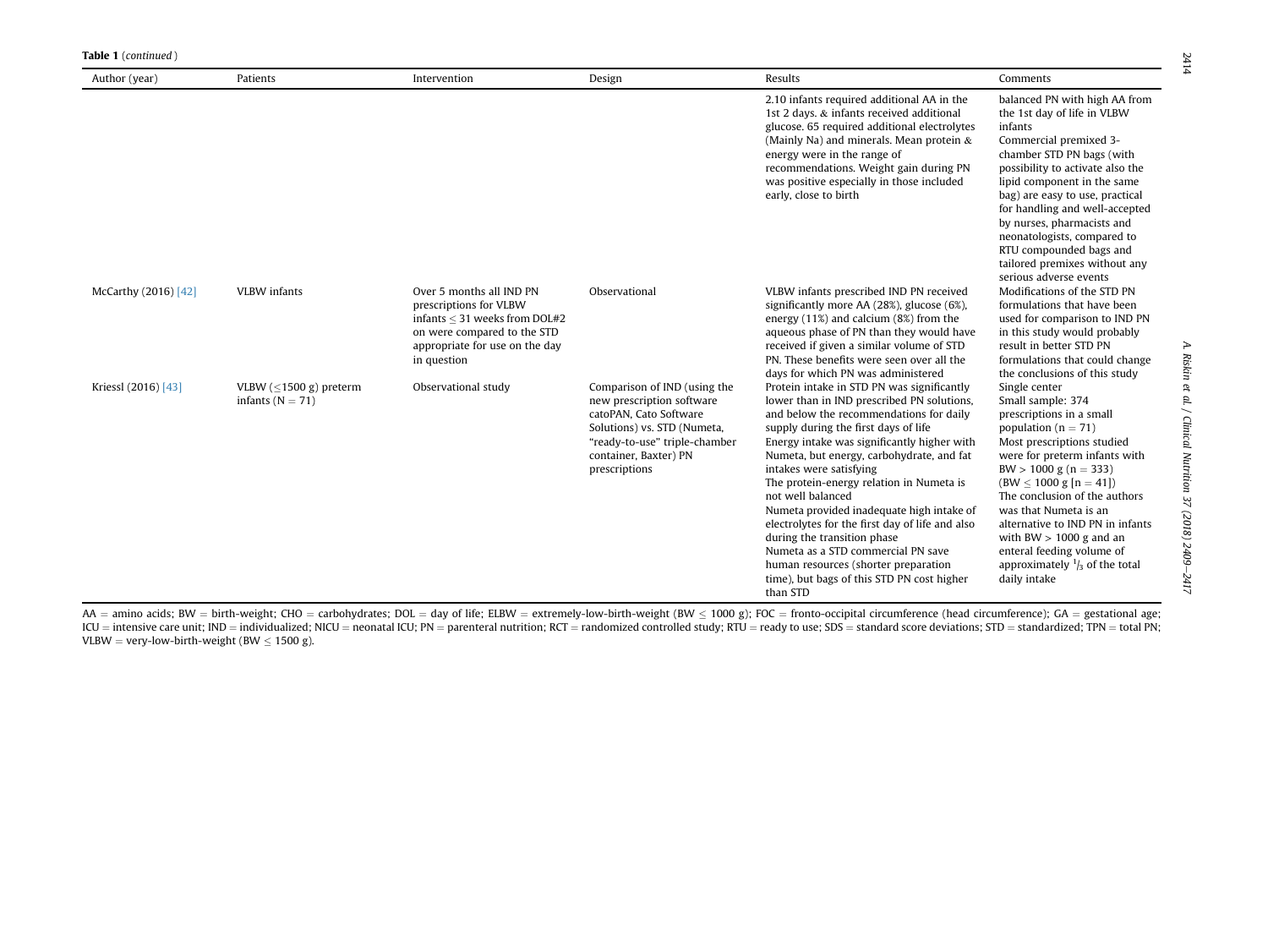those from individually prescribed PN [\[9\].](#page-7-0) In fact, calcium and phosphate intakes were better with standard PN compared to the individualized PN, and electrolyte imbalances occurred less frequently [\[9\].](#page-7-0) Another study retrospectively evaluated the difference in nutrient intakes and biochemical responses in premature infants who received standardized versus individualized PN between days  $2-7$  of life. In that study, there was no clinical advantage or improved biochemical control with individualized PN regimes [\[10\].](#page-7-0) An increase in protein intake was observed in the standardized PN group, accompanied by proportional increases in the intakes of glucose, electrolytes and acetate. It was also found that in infants who were on standardized PN, the cumulative deficit in protein intake by the end of the first week was 35% less compared to those who were on the individualized regimes. Infants on standardized PN also had higher intakes of calcium and phosphate, resulting in less cumulative deficits and better bone mineralization [\[10\].](#page-7-0) Lenclen et al. also showed that in premature infants standardized PN formulations provided higher early intakes of amino acids and glucose, and better calcium phosphate ratio during the first week of life, while maintaining the same biochemical parameters [\[11\].](#page-7-0) More recently, studies in preterm infants have shown that PN using standardized formulations resulted in better intakes of protein, energy, glucose and calcium with less water intake and decreased incidence of significant electrolyte disturbances [\[12,13\].](#page-7-0) Furthermore, nutritional goals of preterm infants and children could be successfully met using standardized PN formulations  $[14-16]$  $[14-16]$  $[14-16]$ . Recently, the Australasian Neonatal Parenteral Nutrition Consensus Group agreed that standardized PN offers advantages over routine individualized PN in terms of providing adequate nutrition for the majority of neonates in neonatal intensive care units without significant alteration in biochemical responses, and with the potential for reduced cost and prescription error. These conclusions are based on five different ready-to-use binary solutions for preterm infants and one for term neonates [\[17\].](#page-7-0)

Based on the above, it is suggested that a standardization strategy should be considered as part of the approach for improving quality control and good professional practice for the preparation of PN solutions. Batch-produced standardized PN bags can be readily available as ward stock in neonatal intensive care units, thus allowing initiation of PN immediately after the delivery of a premature infant [\[16\]](#page-7-0). Overall, readily available standardized PN solutions are advantageous compared to individualized prescriptions, by providing higher nutrient intakes that are associated with better weight gain and less nutritional deficits [\[18\].](#page-7-0) Commercially prepared standard PN bags decrease the risk of ordering errors, as well as the risk of compounding errors in the hospital pharmacy that has to deal with many different PN prescriptions on a daily basis. Largescale commercial production of standard PN bags can be further facilitated by using automated compounding technology that can assure better pharmaceutical control of the physicochemical stability and compatibility of PN admixtures. This can decrease the risk of potentially adverse outcomes from infusion of incompatible nutrient admixtures (e.g. precipitated calcium phosphate)  $[19-21]$  $[19-21]$ . Large-scale commercial production of standard PN bags can also offer better aseptic manufacturing conditions than the average hospital pharmacy, thus decreasing the risk of PN-associated infections [\[2\]](#page-7-0). Commercially batch-produced standardized PN bags may also reduce the large costs of individualized PN production [\[22\].](#page-7-0) The need to add the parenteral multi-vitamins to the standard PN bag shortly before infusion is a limitation that requires proper handling to assure aseptic conditions and avoid errors. Also, the inclusion of various trace elements may shorten the shelf life of the standard bag.

## 5. Computer assisted prescribing

| R 13.3 | Computerized prescription, whether standardized or           |
|--------|--------------------------------------------------------------|
|        | individualized, should be used in the ordering process of PN |
|        | when possible (LoE $2+$ , RG B, strong recommendation for,   |
|        | strong consensus)                                            |

PN is an intravenous medication, with more than 50 ingredients and additives, and as such is liable to medication errors, especially in pediatric patients where all the calculations are weight-based [\[23\].](#page-7-0) The ordering process is time consuming, necessitates knowledge and experience, and involves the risk of fatal errors [\[23,24\].](#page-7-0) Development of an optimal PN order form, including age and weight-specific nutrient requirements with guidelines for advancing substrates may help the clinician especially if inexperienced, facilitating PN prescription and decreasing prescribing errors [\[25,26\]](#page-7-0). Computerized prescription may aid in maintaining stability and compatibility of PN solutions, which are safety issues of great concern [\[23\].](#page-7-0) The most significant pharmaceutical issues involve the stability of intravenous lipid emulsions and the compatibility of calcium and phosphate salts to avoid precipitates. The existence of a hospital nutrition support team, well-established communication channels between the prescribing clinicians and the pharmacy team dedicated to PN preparation, and the use of compounding devices decrease these risks, but does not abolish them  $[19-21,27]$  $[19-21,27]$ .

Recent technology has enabled the development of advanced computerized PN ordering systems where the software is based on guidelines [\[28\].](#page-7-0) Such computerized nutritional software provides a low cost and easy to use method for correctly calculating nutrient dosages. Indeed, the use of a computerized prescription results in better growth and better biochemical control in newborn studies [\[23\].](#page-7-0) In addition, electronic ordering systems can still allow individualization of PN prescription, thus improving biochemical control and decreasing wastage. Computer assisted PN prescribing programs are a valuable educational tool for the junior clinician who is not experienced in clinical nutrition. These tools also facilitate communication between the prescribing clinical team and the pharmacy department  $[4]$ . Computer programs for ordering PN are widely used [\[23,24,29\]](#page-7-0). One such program reduced the time needed to calculate a nutrition plan from a mean of 7.1 min to 2.4 min, with errors in calculation being corrected interactively and reduced from 56% to 22% [\[24\].](#page-7-0) In another study it was found that automating the process of writing and delivering PN orders saved time and resulted in improved nutrient content of the PN solutions [\[30\].](#page-7-0) The time required to write and deliver PN orders was significantly lower using computer rather than manual methods  $(1.4 \pm 0.2 \text{ vs. } 4.5 \pm 0.5 \text{ min}; P = 0.0001)$ , and the use of computer ordering lead to significant improvements in weight gain [\[31\]](#page-7-0) and the nutrient composition of the PN for energy, protein, calcium, and phosphate [\[23,32\].](#page-7-0) In addition, alkaline phosphatase concentrations improved. This helped achieve caloric and protein intake goals earlier and improved mineral status in premature infants compared with the manual method of ordering [\[30\]](#page-7-0). Available programs can rapidly generate a nutrition plan with reduced likelihood of providing excessive glucose and energy [\[33\]](#page-8-0).

However, in practice it has not been possible to confirm all the proposed advantages of individualized computer-assisted prescriptions in premature infants  $[8]$ . A possible disadvantage of a computer-based prescription program is that it might encourage trivial adjustments in PN prescriptions, based on laboratory results that in clinical practice are irrelevant  $[4]$ . Based on these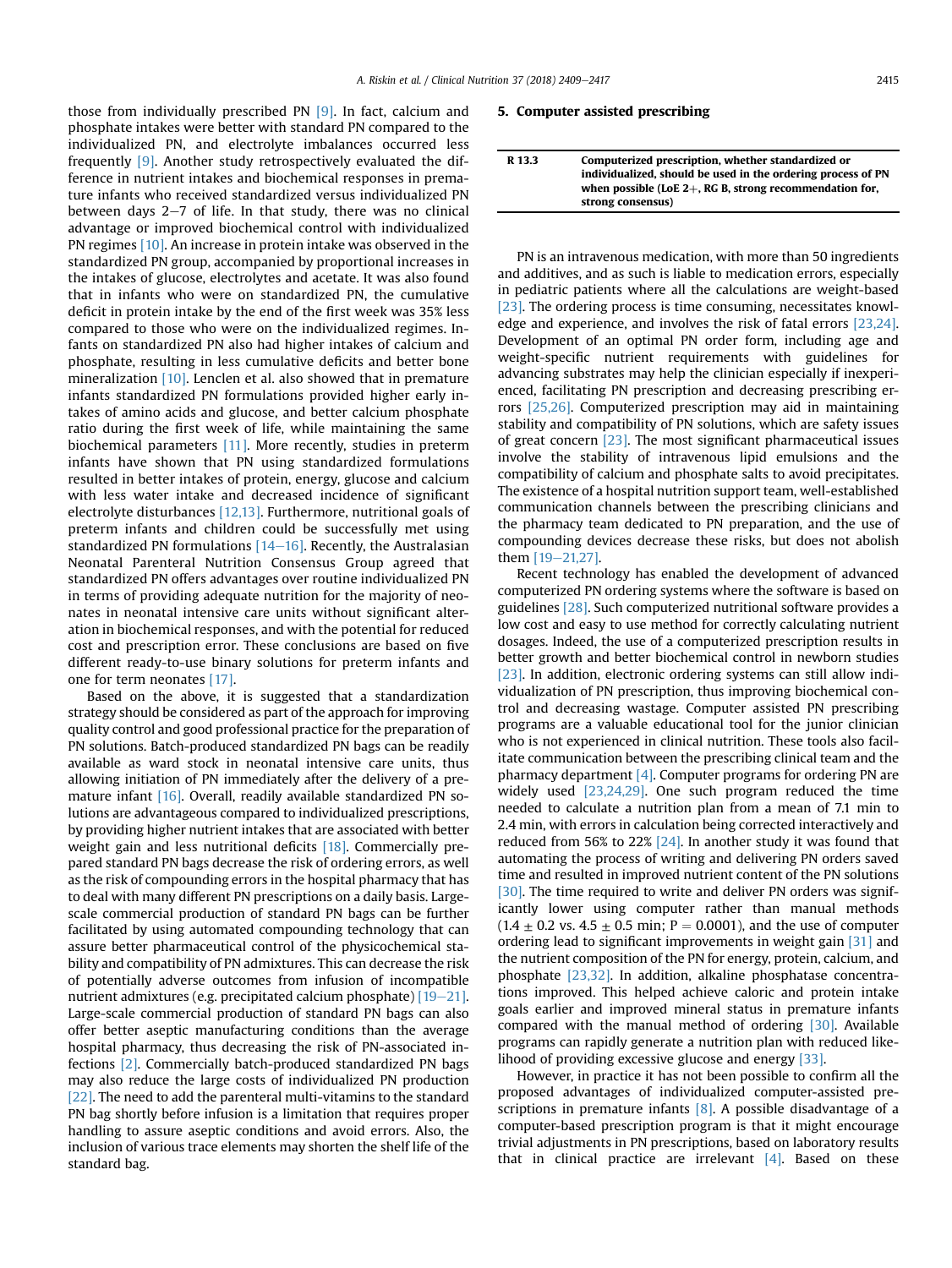<span id="page-7-0"></span>observations, it was suggested that a higher proportion of PN could be standardized, if modified to reflect the practice guidelines.

#### 6. All-in-one multi-chamber standardized PN solutions

When standardizing PN solutions, the stock solutions may be two in one (proteins and dextrose while lipids are given separately) or all in one (bag containing protein dextrose and lipids). A recent study evaluated four all-in-one (AIO) standard pediatric PN solutions and found that their use was feasible and safe, although some may require electrolyte changes and a few patients still require individualized PN, especially for longer periods [\[34\]](#page-8-0). Other recent studies evaluated the efficacy, safety, flexibility, and ease of use of an industrially manufactured ready-to-use multi-chamber PN bag system containing three sterilized macro-nutrient solution chambers (for amino acids, glucose and optional lipid bag activation system) specially designed for administration not only to children [\[35\]](#page-8-0) but also to preterm infants [16,18,36]. This technologically advanced multi-chamber PN bag system was easy-to-use, guaranteed sterility and longer shelf life, and provided well-balanced and safe nutritional support. Nutritional intakes and weight gain were within the recent PN recommendations for preterm infants.

## 7. Conclusions

Computer assisted prescribing software for PN should become readily available, as these programs can save time, decrease prescription and compounding errors, and improve the quality of nutritional care. Such computerized programs should guide the physician to the most adequate standardized solution and optimize the use of individualized solutions. The combination of computerized prescription and the use of multi-chamber PN bags may enhance the ability to rely on standardized PN with minimal usage of individualized prescriptions. Computerized prescription, whether standardized or individualized, should be used in the ordering process of PN where possible.

Standard PN solutions can be used safely in most pediatric and newborn patients, including VLBW premature infants, certainly for the short periods (up to  $2-3$  weeks) needed for most infants [18,37]. Standard PN solutions should generally be chosen over individualized PN solutions in the majority of pediatric and newborn patients, including VLBW premature infants.

A range of standard regimens to suit different clinical conditions should always be available. Adequate monitoring of the metabolic and nutritional status of an infant on standardized PN should be assured, and the most suitable available standard PN formulation for the infant's condition should be ordered at least once daily. Individually tailored PN solution should generally be used when the nutritional needs cannot be met by the available range of standard PN formulations (i.e. in very sick and metabolically unstable patients (such as those with abnormal fluid and electrolyte losses); and in infants and children requiring PN for prolonged periods (such as those with short bowel syndrome)). Uncritical use of standard formulations in such patients, particularly over longer periods of time, may be less than optimal for growth and development.

## Conflict of interest

None declared.

## References

[1] [Kochevar M, Guenter P, Holcombe B, Malone A, Mirtallo J. ASPEN statement on](http://refhub.elsevier.com/S0261-5614(18)31174-9/sref1) [parenteral nutrition standardization. J Parenter Enteral Nutr 2007;31\(5\):441](http://refhub.elsevier.com/S0261-5614(18)31174-9/sref1)-[8](http://refhub.elsevier.com/S0261-5614(18)31174-9/sref1).

- [2] [Bethune K. The use of standard parenteral nutrition solutions in pediatrics: a](http://refhub.elsevier.com/S0261-5614(18)31174-9/sref2) UK perspective. Nutrition  $2001; 17(4):357-9$ .
- [3] [Moreno Villares JM, Fernandez-Shaw C, Gomis Munoz P, Valero Zanuy MA,](http://refhub.elsevier.com/S0261-5614(18)31174-9/sref3) [Leon Sanz M. \[Pediatric parenteral nutrition: are standard solutions better](http://refhub.elsevier.com/S0261-5614(18)31174-9/sref3) than individualized ones?]. An Esp Pediatr  $2002;57(1):29-33$ .
- [4] [Beecroft C, Martin H, Puntis JW. How often do parenteral nutrition pre](http://refhub.elsevier.com/S0261-5614(18)31174-9/sref4)[scriptions for the newborn need to be individualized? Clin Nutr 1999;18\(2\):](http://refhub.elsevier.com/S0261-5614(18)31174-9/sref4)  $83 - 5$  $83 - 5$  $83 - 5$
- [5] [Mutchie KD, Smith KA, MacKay MW, Marsh C, Juluson D. Pharmacist moni](http://refhub.elsevier.com/S0261-5614(18)31174-9/sref5)[toring of parenteral nutrition: clinical and cost effectiveness. Am J Hosp Pharm](http://refhub.elsevier.com/S0261-5614(18)31174-9/sref5) 1979:36(6):785-[7.](http://refhub.elsevier.com/S0261-5614(18)31174-9/sref5)
- [6] [Dice JE, Burckart GJ, Woo JT, Helms RA. Standardized versus pharmacist](http://refhub.elsevier.com/S0261-5614(18)31174-9/sref6)[monitored individualized parenteral nutrition in low-birth-weight infants.](http://refhub.elsevier.com/S0261-5614(18)31174-9/sref6) Am I Hosp Pharm  $1981:38(10):1487-9$  $1981:38(10):1487-9$  $1981:38(10):1487-9$
- [7] [Smolkin T, Diab G, Shohat I, Jubran H, Blazer S, Rozen GS, et al. Standardized](http://refhub.elsevier.com/S0261-5614(18)31174-9/sref7) [versus individualized parenteral nutrition in very low birth weight infants: a](http://refhub.elsevier.com/S0261-5614(18)31174-9/sref7) comparative study. Neonatology  $2010;98(2):170-8$ .
- [8] [Cade A, Thorp H, Puntis JWL. Does the computer improve the nutritional](http://refhub.elsevier.com/S0261-5614(18)31174-9/sref8) support of the newborn? Clin Nutr  $1997;16(1):19-23$ .
- [9] [Krohn K, Babl J, Reiter K, Koletzko B. Parenteral nutrition with standard so](http://refhub.elsevier.com/S0261-5614(18)31174-9/sref9)lutions in paediatric intensive care patients. Clin Nutr  $2005;24(2):274-80$  $2005;24(2):274-80$ .
- [10] [Yeung MY, Smyth JP, Maheshwari R, Shah S. Evaluation of standardized versus](http://refhub.elsevier.com/S0261-5614(18)31174-9/sref10) [individualized total parenteral nutrition regime for neonates less than 33](http://refhub.elsevier.com/S0261-5614(18)31174-9/sref10) [weeks gestation. J Paediatr Child Health 2003;39\(8\):613](http://refhub.elsevier.com/S0261-5614(18)31174-9/sref10)-[7.](http://refhub.elsevier.com/S0261-5614(18)31174-9/sref10)
- [11] [Lenclen R, Crauste-Manciet S, Narcy P, Boukhouna S, Geffray A, Guerrault MN,](http://refhub.elsevier.com/S0261-5614(18)31174-9/sref11) [et al. Assessment of implementation of a standardized parenteral formulation](http://refhub.elsevier.com/S0261-5614(18)31174-9/sref11) [for early nutritional support of very preterm infants. Eur J Pediatr](http://refhub.elsevier.com/S0261-5614(18)31174-9/sref11)  $2006:165(8):512-8$  $2006:165(8):512-8$  $2006:165(8):512-8$
- [12] [Iacobelli S, Bonsante F, Vintejoux A, Gouyon JB. Standardized parenteral](http://refhub.elsevier.com/S0261-5614(18)31174-9/sref12) [nutrition in preterm infants: early impact on](http://refhub.elsevier.com/S0261-5614(18)31174-9/sref12) fluid and electrolyte balance. [Neonatology 2010;98\(1\):84](http://refhub.elsevier.com/S0261-5614(18)31174-9/sref12)-[90.](http://refhub.elsevier.com/S0261-5614(18)31174-9/sref12)
- [13] [Skouroliakou M, Koutri K, Stathopoulou M, Vourvouhaki E, Giannopoulou I,](http://refhub.elsevier.com/S0261-5614(18)31174-9/sref13) [Gounaris A. Comparison of two types of TPN prescription methods in preterm](http://refhub.elsevier.com/S0261-5614(18)31174-9/sref13) [neonates. Pharm World Sci 2009;31\(2\):202](http://refhub.elsevier.com/S0261-5614(18)31174-9/sref13)-[8](http://refhub.elsevier.com/S0261-5614(18)31174-9/sref13).
- [14] [Caba Porras I, Cabello Muriel A, Oya Alvarez de Morales B, Marin Pozo JF,](http://refhub.elsevier.com/S0261-5614(18)31174-9/sref14) [Garcia Aranda J, Llacer Perez C. \[Assessment of standard parenteral nutrition](http://refhub.elsevier.com/S0261-5614(18)31174-9/sref14) [in children\]. Nutr Hosp 2010;25\(3\):449](http://refhub.elsevier.com/S0261-5614(18)31174-9/sref14)-[55](http://refhub.elsevier.com/S0261-5614(18)31174-9/sref14).
- [15] [Doublet J, Vialet R, Nicaise C, Loundou A, Martin C, Michel F. Achieving](http://refhub.elsevier.com/S0261-5614(18)31174-9/sref15) [parenteral nutrition goals in the critically ill newborns: standardized better](http://refhub.elsevier.com/S0261-5614(18)31174-9/sref15) [than individualized formulations? Minerva Pediatr 2013;65\(5\):497](http://refhub.elsevier.com/S0261-5614(18)31174-9/sref15)-[504.](http://refhub.elsevier.com/S0261-5614(18)31174-9/sref15)
- [16] [Rigo J, Senterre T. Intrauterine-like growth rates can be achieved with pre](http://refhub.elsevier.com/S0261-5614(18)31174-9/sref16)[mixed parenteral nutrition solution in preterm infants. J Nutr 2013;143\(12](http://refhub.elsevier.com/S0261-5614(18)31174-9/sref16) [Suppl.\):2066S](http://refhub.elsevier.com/S0261-5614(18)31174-9/sref16)-[70S](http://refhub.elsevier.com/S0261-5614(18)31174-9/sref16).
- [17] [Bolisetty S, Osborn D, Sinn J, Lui K. Standardised neonatal parenteral nutrition](http://refhub.elsevier.com/S0261-5614(18)31174-9/sref17) [formulations](http://refhub.elsevier.com/S0261-5614(18)31174-9/sref17) - [an Australasian group consensus 2012. BMC Pediatr 2014;14:48](http://refhub.elsevier.com/S0261-5614(18)31174-9/sref17).
- [18] [Simmer K, Rakshasbhuvankar A, Deshpande G. Standardised parenteral](http://refhub.elsevier.com/S0261-5614(18)31174-9/sref18) [nutrition. Nutrients 2013;5\(4\):1058](http://refhub.elsevier.com/S0261-5614(18)31174-9/sref18)-[70.](http://refhub.elsevier.com/S0261-5614(18)31174-9/sref18)
- [19] [Driscoll DF. Physicochemical assessment of total nutrient admixture stability](http://refhub.elsevier.com/S0261-5614(18)31174-9/sref19) and safety: quantifying the risk. Nutrition  $1997;13(2):166-7$  $1997;13(2):166-7$  $1997;13(2):166-7$
- [20] [Driscoll DF. Compounding TPN admixtures: then and now. J Parenter Enteral](http://refhub.elsevier.com/S0261-5614(18)31174-9/sref20) [Nutr 2003;27\(6\):433](http://refhub.elsevier.com/S0261-5614(18)31174-9/sref20)-[8. quiz 9](http://refhub.elsevier.com/S0261-5614(18)31174-9/sref20).
- [21] [Driscoll DF. Stability and compatibility assessment techniques for total](http://refhub.elsevier.com/S0261-5614(18)31174-9/sref21) [parenteral nutrition admixtures: setting the bar according to pharmacopeial](http://refhub.elsevier.com/S0261-5614(18)31174-9/sref21) [standards. Curr Opin Clin Nutr Metab Care 2005;8\(3\):297](http://refhub.elsevier.com/S0261-5614(18)31174-9/sref21)-[303.](http://refhub.elsevier.com/S0261-5614(18)31174-9/sref21)
- [22] [Richardson DK, Zupancic JA, Escobar GJ, Ogino M, Pursley DM, Mugford M.](http://refhub.elsevier.com/S0261-5614(18)31174-9/sref22) [A critical review of cost reduction in neonatal intensive care. II. Strategies for](http://refhub.elsevier.com/S0261-5614(18)31174-9/sref22) [reduction. J Perinatol 2001;21\(2\):121](http://refhub.elsevier.com/S0261-5614(18)31174-9/sref22)-[7.](http://refhub.elsevier.com/S0261-5614(18)31174-9/sref22)
- [23] [Mackay MW, Cash J, Farr F, Holley M, Jones K, Boehme S. Improving pediatric](http://refhub.elsevier.com/S0261-5614(18)31174-9/sref23) [outcomes through intravenous and oral medication standardization. J Pediatr](http://refhub.elsevier.com/S0261-5614(18)31174-9/sref23)  $Pharmacol Ther 2009:14(4):226-35.$  $Pharmacol Ther 2009:14(4):226-35.$  $Pharmacol Ther 2009:14(4):226-35.$
- [24] [Horn W, Popow C, Miksch S, Kirchner L, Seyfang A. Development and evalu](http://refhub.elsevier.com/S0261-5614(18)31174-9/sref24)[ation of VIE-PNN, a knowledge-based system for calculating the parenteral](http://refhub.elsevier.com/S0261-5614(18)31174-9/sref24) nutrition of newborn infants. Artif Intell Med  $2002;24(3):217-28$ .
- [25] [Porcelli P. A survey of neonatal parenteral nutrition design practices in North](http://refhub.elsevier.com/S0261-5614(18)31174-9/sref25) [Carolina. J Perinatol 2004;24\(3\):137](http://refhub.elsevier.com/S0261-5614(18)31174-9/sref25)-[42](http://refhub.elsevier.com/S0261-5614(18)31174-9/sref25).
- [26] [Storm HM, Young SL, Sandler RH. Development of pediatric and neonatal](http://refhub.elsevier.com/S0261-5614(18)31174-9/sref26) [parenteral nutrition order forms. Nutr Clin Pract 1995;10\(2\):54](http://refhub.elsevier.com/S0261-5614(18)31174-9/sref26)-[9.](http://refhub.elsevier.com/S0261-5614(18)31174-9/sref26)
- [27] [Driscoll DF. Clinical delivery of nutritional therapy: automated compounders](http://refhub.elsevier.com/S0261-5614(18)31174-9/sref27) and patient-specific feeding. Nutrition  $1996;12(6):461-2$ .
- [28] [Ochoa-Sangrador C, Brezmes-Valdivieso MF, Gil-Valino C. Pediatric parenteral](http://refhub.elsevier.com/S0261-5614(18)31174-9/sref28) [nutrition mixtures design program: validity and stability study. Comput](http://refhub.elsevier.com/S0261-5614(18)31174-9/sref28) Biomed Res  $1995:28(4):271-81$ .
- [29] [Peverini RL, Beach DS, Wan KW, Vyhmeister NR. Graphical user interface for a](http://refhub.elsevier.com/S0261-5614(18)31174-9/sref29) [neonatal parenteral nutrition decision support system. Proc AMIA Symp 2000:](http://refhub.elsevier.com/S0261-5614(18)31174-9/sref29)  $650 - 4.$  $650 - 4.$  $650 - 4.$  $650 - 4.$
- [30] [Puangco MA, Nguyen HL, Sheridan MJ. Computerized PN ordering optimizes](http://refhub.elsevier.com/S0261-5614(18)31174-9/sref30) [timely nutrition therapy in a neonatal intensive care unit. J Am Diet Assoc](http://refhub.elsevier.com/S0261-5614(18)31174-9/sref30) [1997;97\(3\):258](http://refhub.elsevier.com/S0261-5614(18)31174-9/sref30)-[61](http://refhub.elsevier.com/S0261-5614(18)31174-9/sref30).
- [31] [Gnigler M, Schlenz B, Kiechl-Kohlendorfer U, Rudiger M, Navarro-Psihas S.](http://refhub.elsevier.com/S0261-5614(18)31174-9/sref31) [Improved weight gain in very-low-birth-weight infants after the introduction](http://refhub.elsevier.com/S0261-5614(18)31174-9/sref31) [of a self-created computer calculation program for individualized parenteral](http://refhub.elsevier.com/S0261-5614(18)31174-9/sref31) nutrition. Pediatr Neonatol  $2014;55(1):41-7$ .
- [32] [Eleni-dit-Trolli S, Kermorvant-Duchemin E, Huon C, Mokthari M, Husseini K,](http://refhub.elsevier.com/S0261-5614(18)31174-9/sref32) [Brunet ML, et al. Early individualised parenteral nutrition for preterm infants.](http://refhub.elsevier.com/S0261-5614(18)31174-9/sref32) [Arch Dis Child Fetal Neonatal Ed 2009;94\(2\):F152](http://refhub.elsevier.com/S0261-5614(18)31174-9/sref32)-[3.](http://refhub.elsevier.com/S0261-5614(18)31174-9/sref32)